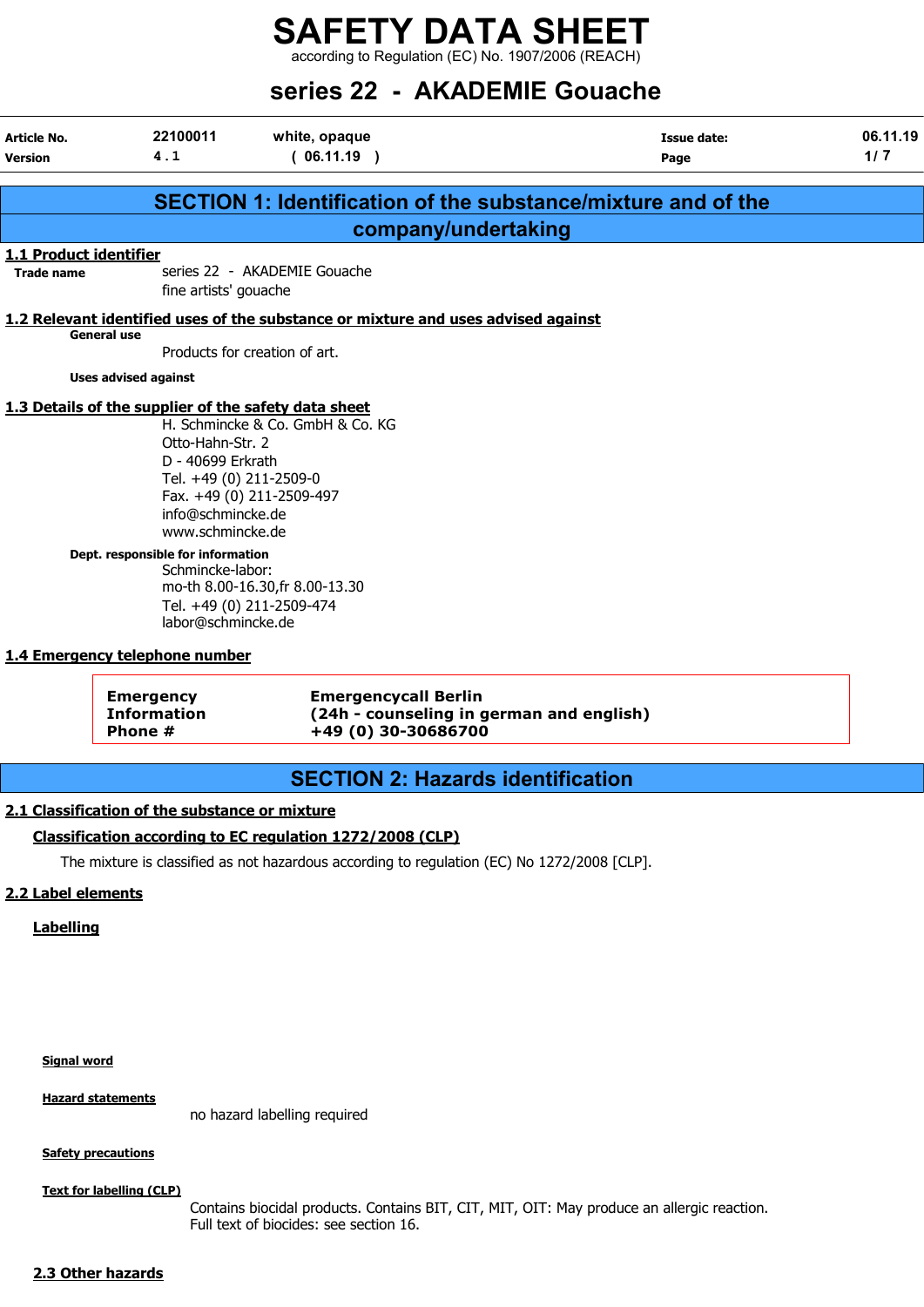according to Regulation (EC) No. 1907/2006 (REACH)

## series 22 - AKADEMIE Gouache

| <b>Article No.</b> | 22100011 | white, opaque | Issue date: | .11.19<br>06. |
|--------------------|----------|---------------|-------------|---------------|
| Version            | . .      | 06.11.19      | Page        | 41            |

### SECTION 3: Composition / information on ingredients

#### 3.1 Substances

#### Chemical characterisation

pigment PVA (Polyvinyl alcohol) Water additives

CAS-Number EINECS / ELINCS / NLP EU index number REACH registration No. Hazchem-Code

#### 3.2 Mixtures

Additional information

further information: see appendix

#### SECTION 4: First aid measures

#### 4.1 Description of first aid measures

#### General information

If you feel unwell, seek medical advice (show the label where possible).

#### In case of inhalation

Provide fresh air. Seek medical attention if problems persist.

#### In case of skin contact

Remove residues with soap and water. In case of skin irritation, consult a physician.

#### After eye contact

If product gets into the eye, keep eyelid open and rinse immediately with large quantities of water, for at least 10 - 15 minutes. Seek medical attention if irritation persists.

#### After swallowing

Rinse mouth thoroughly with water. Seek medical treatment in case of troubles.

#### 4.2 Most important symptoms and effects, both acute and delayed

#### 4.3 Indication of any immediate medical attention and special treatment needed

Treat symptomatically.

## SECTION 5: Firefighting measures

#### 5.1 Extinguishing media

#### Suitable extinguishing media

Product is non-combustible. Extinguishing materials should therefore be selected according to surroundings.

#### Extinguishing media which must not be used for safety reasons

none

#### 5.2 Special hazards arising from the substance or mixture

In case of fire may be liberated: Carbon monoxide and carbon dioxide

#### 5.3 Advice for firefighters

Special protective equipment for firefighters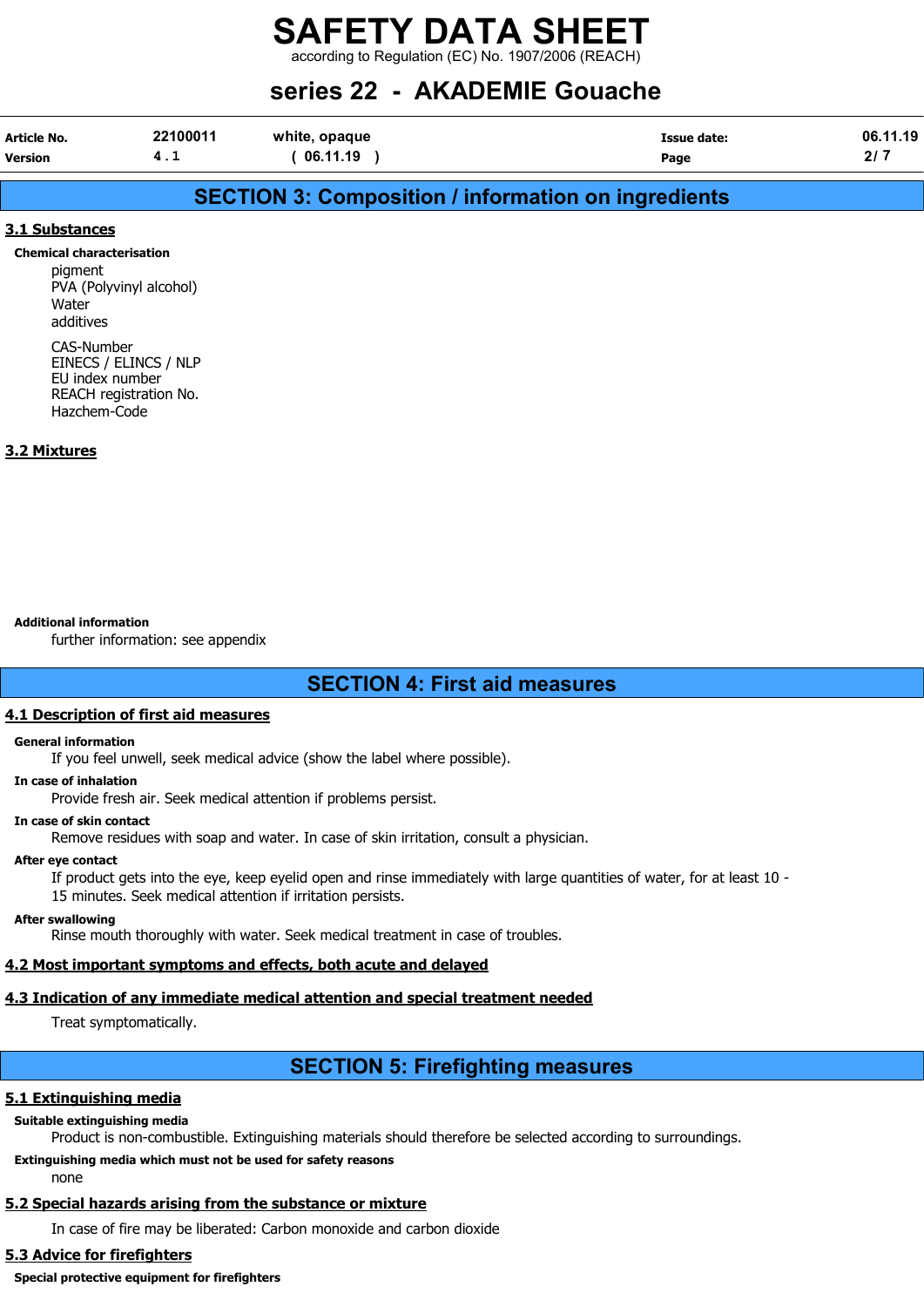according to Regulation (EC) No. 1907/2006 (REACH)

## series 22 - AKADEMIE Gouache

| Article No.    | 22100011 | white, opaque | Issue date: | .11.19<br>06. |
|----------------|----------|---------------|-------------|---------------|
| <b>Version</b> |          | 06.11.19      | Page        | VI.           |

Use appropriate respiratory protection.

Additional information

### SECTION 6: Accidental release measures

#### 6.1 Personal precautions, protective equipment and emergency procedures

Avoid contact with skin, eyes, and clothing.

#### 6.2 environmental precautions

Discharge into the environment must be avoided.

#### 6.3 Methods and material for containment and cleaning up

Methods for cleaning up

Collect spilled material using paper towels and dispose.

Additional information

#### 6.4 Reference to other sections

Dispose of waste according to applicable legislation.

### SECTION 7: Handling and storage

#### 7.1 Precautions for safe handling

#### Advices on safe handling

Handle in accordance with good industrial hygiene and safety practice.

#### Precautions against fire and explosion

No special measures are required.

#### 7.2 Conditions for safe storage, including any incompatibilities

#### Requirements for storerooms and containers No special measures are necessary.

#### Hints on joint storage Storage class

Further details

Protect from frost and exposure to sun.

#### 7.3 Specific end use(s)

SECTION 8: Exposure controls/personal protection

#### 8.1 Control parameters

#### 8.2 Exposure controls

#### Occupational exposure controls

#### Respiratory protection

With correct and proper use, and under normal conditions, breathing protection is not required.

#### Hand protection

Protect skin by using skin protective cream.

#### Eye protection

Dust protection eye glasses

#### Body protection

Wear suitable protective clothing.

General protection and hygiene measures Handle in accordance with good industrial hygiene and safety practice.

## SECTION 9: Physical and chemical properties

## 9.1 information on basic physical and chemical properties

| <b>Form</b> | pasty            |
|-------------|------------------|
| Colour      | pigmented        |
| Odour       | almost odourless |
|             |                  |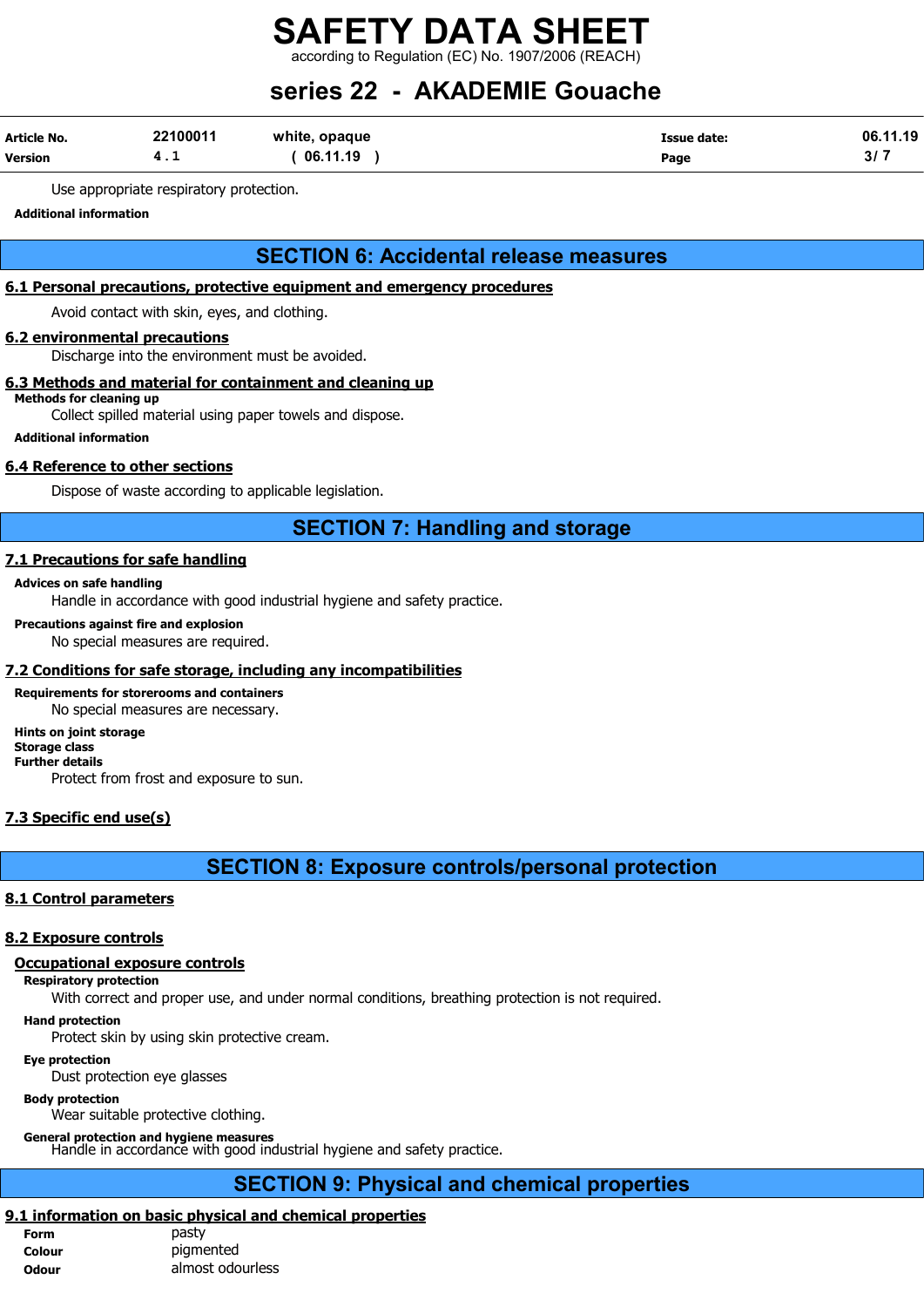according to Regulation (EC) No. 1907/2006 (REACH)

## series 22 - AKADEMIE Gouache

| <b>Article No.</b><br><b>Version</b>                                                                                                                                                                                                                                                         | 22100011<br>4.1                        | white, opaque<br>(06.11.19) |                  | <b>Issue date:</b><br>Page | 06.11.19<br>4/7 |
|----------------------------------------------------------------------------------------------------------------------------------------------------------------------------------------------------------------------------------------------------------------------------------------------|----------------------------------------|-----------------------------|------------------|----------------------------|-----------------|
| Initial boiling point and<br>boiling range<br><b>Melting point/freezing point</b><br><b>Flammability</b><br><b>Ignition temperature</b><br><b>Auto-ignition temperature</b><br><b>Explosion limits</b><br><b>Refraction index</b><br><b>PH</b> value<br><b>Viscosity</b><br><b>Viscosity</b> | Flash point/flash point range          | min<br>100 °C<br>6          | max<br>8         | 20 °C                      |                 |
| Vapour pressure<br><b>Density</b>                                                                                                                                                                                                                                                            | Partition coefficient: n-octanol/water |                             | $1,3 - 1,5$ g/ml | 20 °C                      |                 |

Danger of explosion

#### 9.2 Other information

### SECTION 10: Stability and reactivity

#### 10.1 Reactivity

No known hazardous reactions.

#### 10.2 Chemical stability

#### 10.3 Possibility of hazardous reactions

#### 10.4 Conditions to avoid

Protect from frost and exposure to sun.

#### 10.5 Incompatible materials

#### 10.6 Hazardous decomposition products

No known hazardous decomposition products.

### SECTION 11: Toxicological information

#### 11.1 Information on toxicological effects

Acute toxicity No data available In case of inhalation No data available After swallowing No data available In case of skin contact No data available After eye contact No data available

#### Practical experience

#### General remarks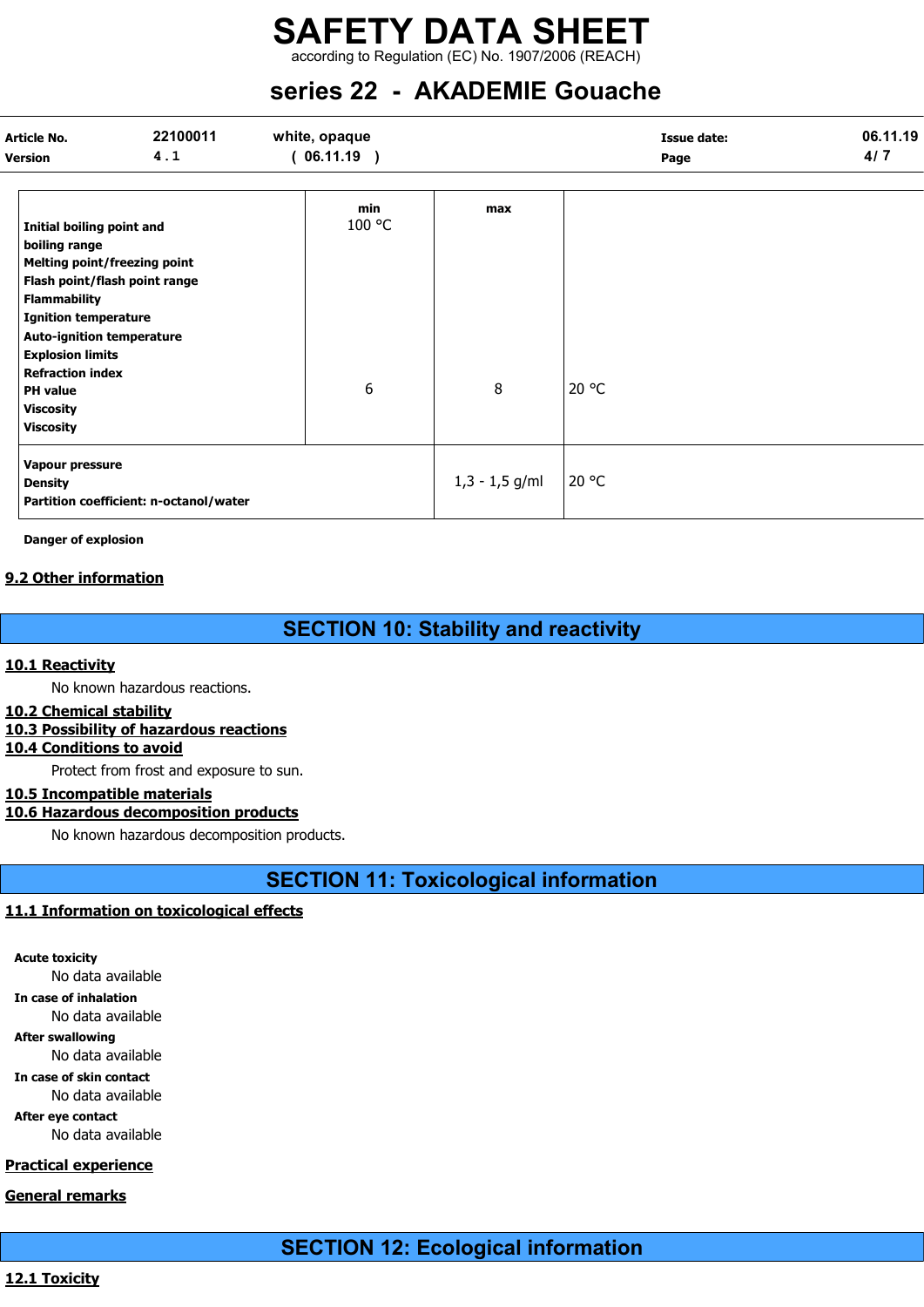according to Regulation (EC) No. 1907/2006 (REACH)

## series 22 - AKADEMIE Gouache

| <b>Article No.</b> | 22100011 | white, opaque | <b>Issue date:</b> | 06.11.19 |
|--------------------|----------|---------------|--------------------|----------|
| <b>Version</b>     | 4. L     | 06.11.19      | Page               | - 57 -   |

Aquatic toxicity No data available Water Hazard Class 1 WGK catalog number General information

#### 12.2 Persistence and degradability

Further details Product is partially biodegradable. Oxygen demand

#### 12.3 Bioaccumulative potential

Bioconcentration factor (BCF) Partition coefficient: n-octanol/water

#### 12.4 Mobility in soil

No data available

#### 12.5 Results of PBT and vPvB assessment

No data available

#### 12.6 Other adverse effects

General information

#### SECTION 13: Disposal considerations

#### 13.1 Waste treatment methods

#### Product

Waste key number

080112 080112 waste paint and varnish other than those mentioned in 080111

## Recommendation

#### Contaminated packaging

Waste key number Recommendation

Non-contaminated packages may be recycled. Handle contaminated packages in the same way as the substance itself.

#### Additional information

### SECTION 14: Transport information

#### 14.1 UN number

#### 14.2 UN proper shipping name

ADR, ADN No dangerous good in sense of these transport regulations. IMDG, IATA

#### 14.3 Transport hazard class(es)

ADR, ADN IMDG IATA

#### 14.4 Packing group

#### 14.5 Environmental hazards

Marine Pollutant - IMDG

## 14.6 Special precautions for user

Land transport (ADR/RID)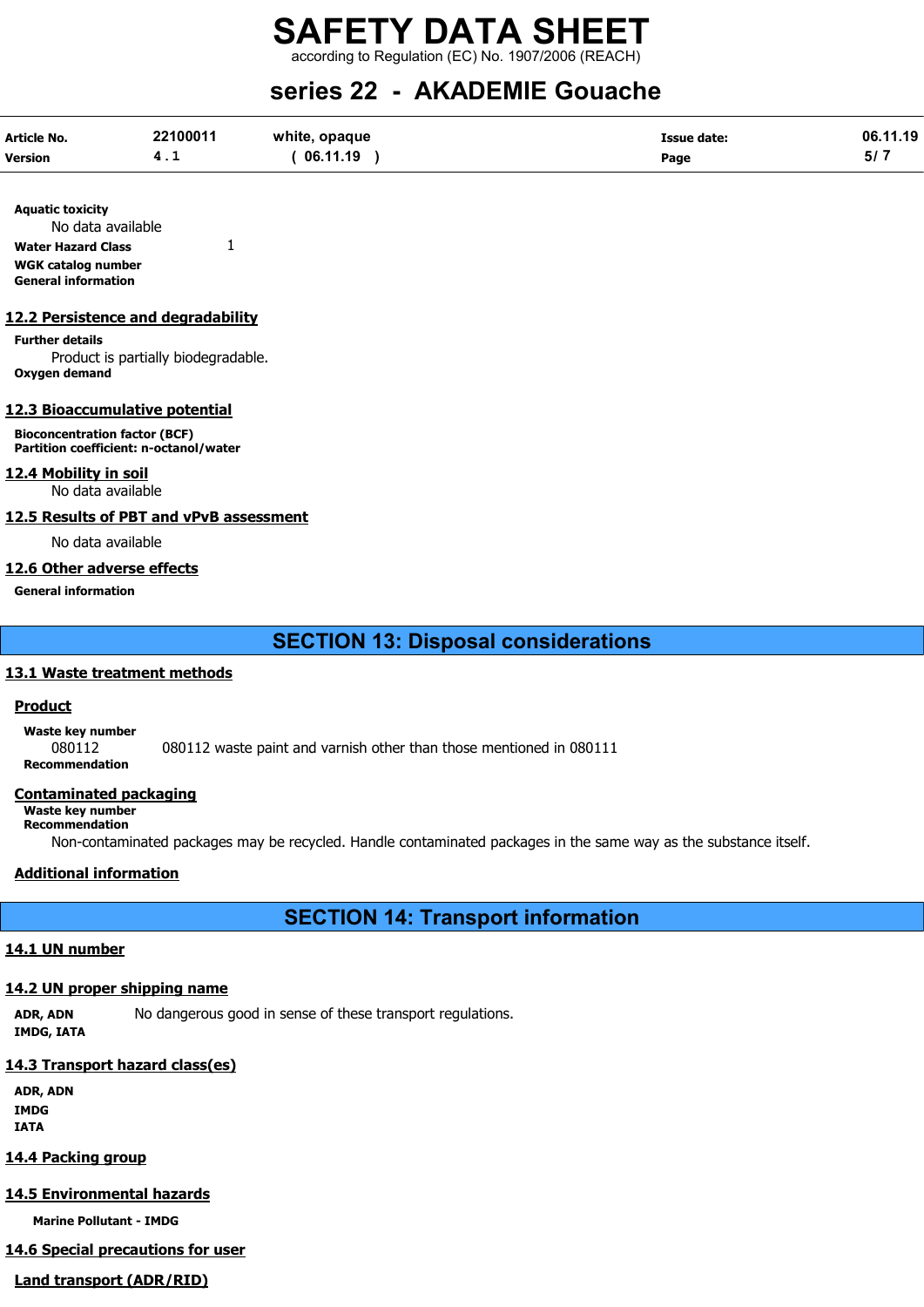according to Regulation (EC) No. 1907/2006 (REACH)

## series 22 - AKADEMIE Gouache

| Article No.    | 22100011 | white, opaque | Issue date: | 06.11.19 |
|----------------|----------|---------------|-------------|----------|
| <b>Version</b> | 4. L     | 06.11.19      | Page        | 6/7      |

Code

Kemmler-number Hazard label ADR Limited quantities Contaminated packaging: Instructions Contaminated packaging: Special provisions Special provisions for packing together Portable tanks: Instructions Portable tanks: Special provisions Tank coding Tunnel restriction Remarks EQ Special provisions

#### Sea transport (IMDG)

EmS Special provisions Limited quantities Contaminated packaging: Instructions Contaminated packaging: Special provisions IBC: Instructions IBC: Provisions Tank instructions IMO Tank instructions UN Tank instructions Special provisions Stowage and segregation Properties and observations Remarks EQ

#### Air transport (IATA-DGR)

Hazard Passenger Passenger LQ **Cargo** ERG Remarks EQ Special Provisioning

#### 14.7 Transport in bulk according to Annex II of MARPOL 73/78 and the IBC Code

No data available

### SECTION 15: Regulatory information

#### 15.1 Safety, health and environmental regulations/legislation specific for the substance or mixture

#### National regulations

#### Europe

Contents of VOC  $[\%]$  0 % Contents of VOC [g/L] Further regulations, limitations and legal requirements

Germany

Storage class Water Hazard Class 1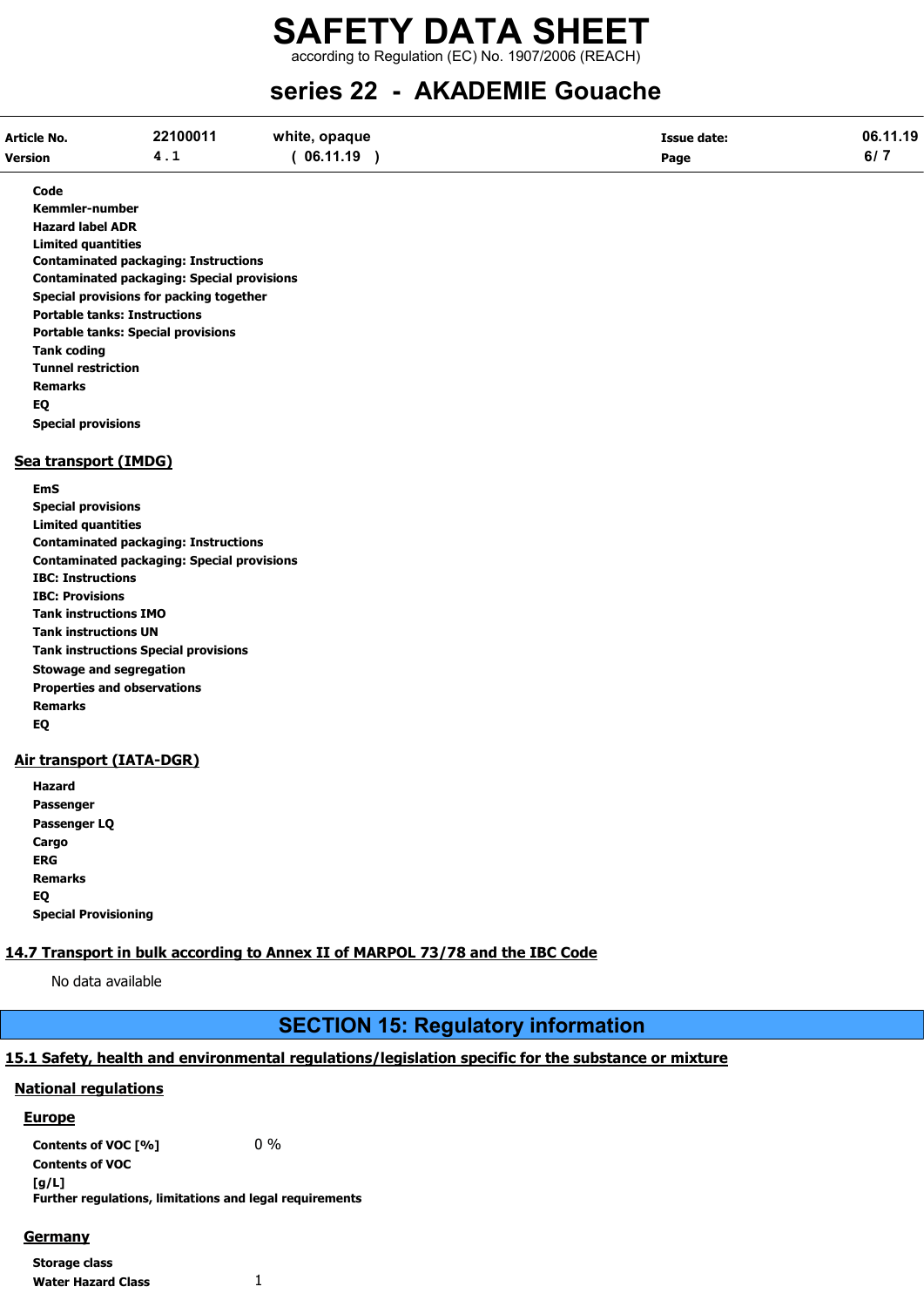according to Regulation (EC) No. 1907/2006 (REACH)

## series 22 - AKADEMIE Gouache

| Article No.    | 22100011 | white, opaque | <b>Issue date:</b> | 06.11.19 |
|----------------|----------|---------------|--------------------|----------|
| <b>Version</b> | 4.1      | 06.11.19      | Page               |          |

#### WGK catalog number

Incident regulation Information on working limitations

Further regulations, limitations and legal requirements

#### Denmark

Further regulations, limitations and legal requirements

#### **Hungary**

Further regulations, limitations and legal requirements

#### Great Britain

Further regulations, limitations and legal requirements

#### **Switzerland**

Contents of VOC [%]

 $0 %$ Further regulations, limitations and legal requirements

#### USA

Further regulations, limitations and legal requirements Federal Regulations State Regulations

#### Japan

Further regulations, limitations and legal requirements

#### Canada

Further regulations, limitations and legal requirements

#### 15.2 Chemical Safety Assessment

#### SECTION 16: Other information

#### Further information

Hazard statements (CLP)

Further information This information is abased on our current state of knowledge and describes the security standards applicable to our product for the purpose provided. The information provided here does not constitute a legally binding warranty of specific characteristics or of suitability for a specific application use of the product is thus to be adapted to the user's special conditions and checked by preliminary tests. We are thus unable to guarantee product characteristics or accept an liability for damage arising in connection with the use of our products.

#### Literature

For abbreviations and acronyms, see: ECHA Guidance on information requirements and chemical safety assessment, chapter R.20 (Table of terms and abbreviations).

#### Reason of change

- Additional information BIT 1,2-benzisothiazol-3(2H)-one
	- CIT 5-chloro-2-methyl-4-isothiazolin-3-one
	- MIT 2-methyl-2H-isothiazol-3-one
	- OIT 2-octyl-2H-isothiazol-3-one

The information in this data sheet has been established to our best knowledge and was up-to-date at time of revision. It does not represent a guarantee for the properties of the product described in terms of the legal warranty regulations.